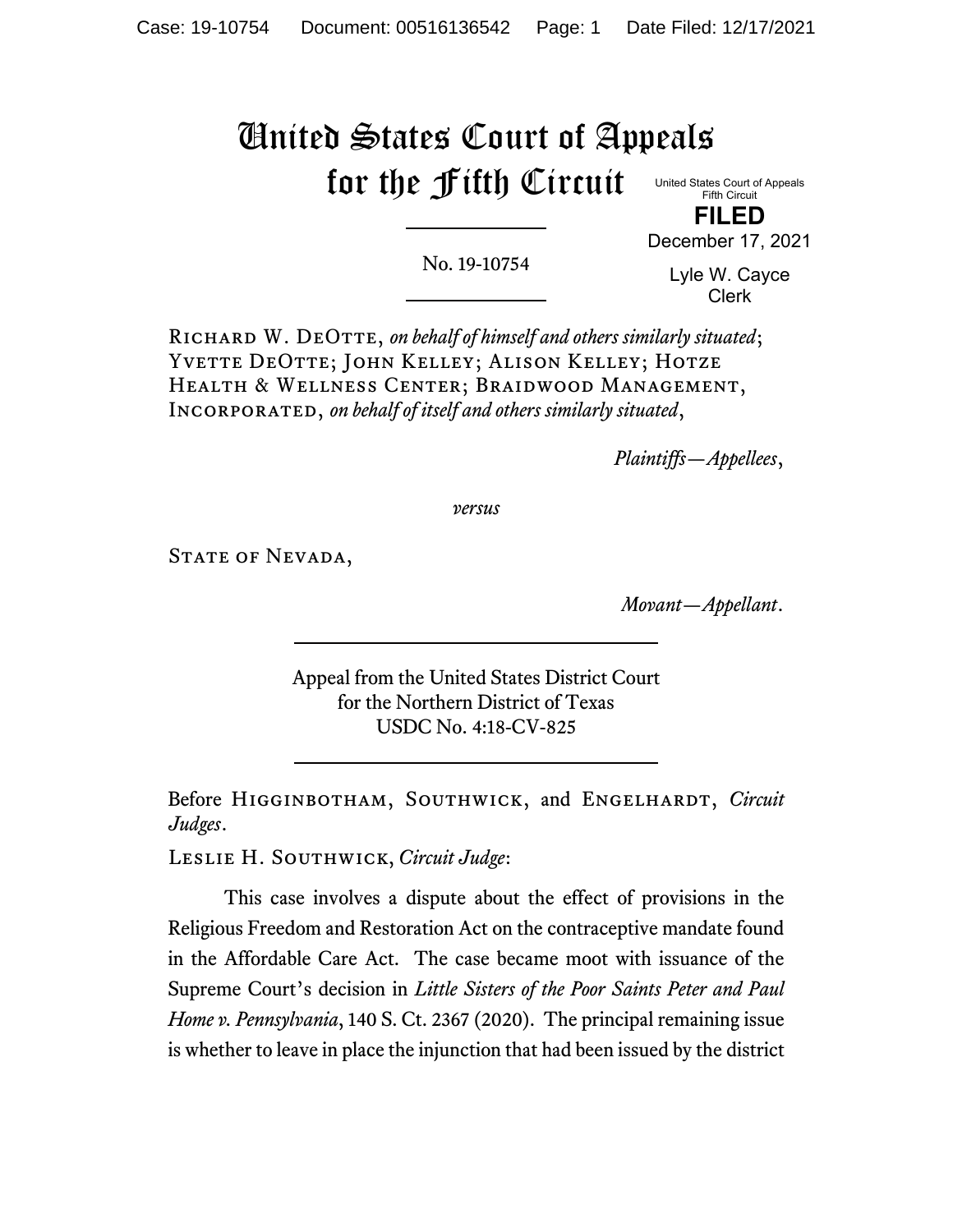court. We VACATE the judgment below and REMAND with instructions to dismiss as moot.

# THE ACA AND THE CONTRACEPTIVE MANDATE

We begin with an abbreviated history of the Patient Protection and Affordable Care Act (the "ACA") and its contraceptive mandate, then explain the background of this case.

The ACA requires covered employers to provide women with "preventive care and screenings" without cost-sharing requirements "as provided for in comprehensive guidelines supported by the Health Resources and Services Administration" ("HRSA"), an agency of the Department of Health and Human Services ("HHS"). 42 U.S.C. § 300gg-13(a)(4). Shortly after passage, the HHS, the Department of the Treasury, and the Department of Labor (together, "the Departments") began promulgating rules under Section 300gg-13(a)(4). *Little Sisters*, 140 S. Ct. at 2374.

In 2011, the Departments adopted rules including the contraceptive mandate, which required health plans to include coverage for all contraceptive methods approved by the Food and Drug Administration. *See*  77 Fed. Reg. 8725 (Feb. 15, 2012).The rules created exemptions from the contraceptive mandate for religious employers. 76 Fed. Reg. 46,621, 46,623 (Aug. 3, 2011) (to be codified at 26 C.F.R. pt. 54; 29 C.F.R. pt. 2590; 45 C.F.R. pt. 147). This exemption was "narrow[ly] focus[ed] on churches . . . [and] is known as the church exemption." *Little Sisters*, 140 S. Ct. at 2374. In 2013, the Departments promulgated another final rule that created an accommodation process for religious nonprofits who did not qualify for the church exemption. 78 Fed. Reg. 39,870, 39,873–75 (July 2, 2013) (to be codified at 26 C.F.R. pt. 54; 45 C.F.R. pt. 147, 156; 29 C.F.R. pts. 2510, 2590; 45 C.F.R. pts. 147, 156). The accommodation was different from the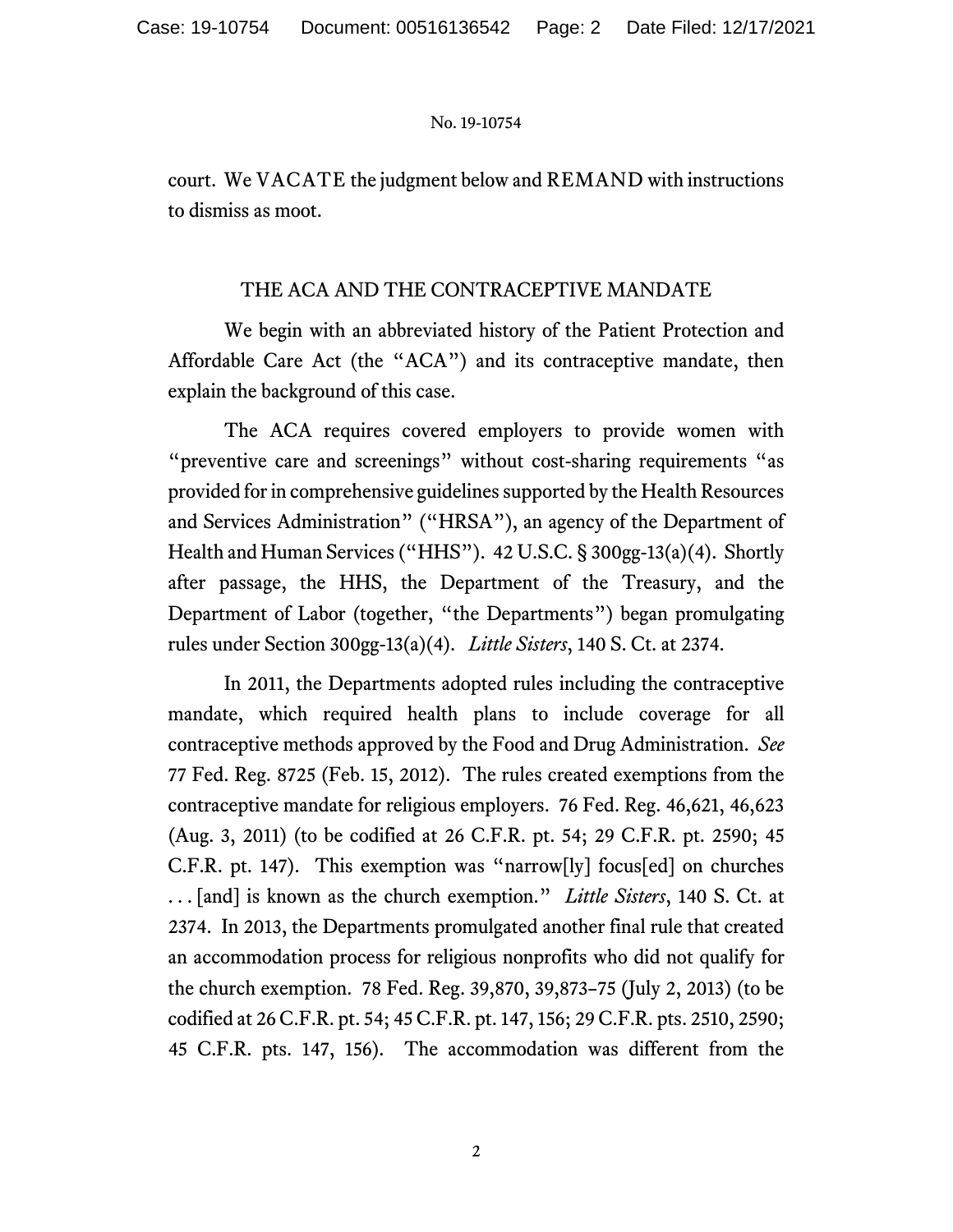exemption: under the accommodation, qualifying nonprofits were required to provide a self-certification form to the health insurer, which would exclude contraceptive coverage from the plan and provide those services to the employees separately. *Id.* at 39,875, 39,878.

Those rules were challenged in courts. In 2014, the Supreme Court held that the contraceptive mandate violated the Religious Freedom and Restoration Act ("RFRA") as applied to closely held corporations with religious objections, and the religious accommodation must apply to them as well as religious nonprofits. *Burwell v. Hobby Lobby Stores, Inc.*, 573 U.S. 682, 691–93 (2014). Assuming without deciding that free access to contraceptives was a compelling government interest, the Court held that extending the accommodation to closely held corporations was a less restrictive means of achieving it. *Id.* at 691–92. In response, the rules were changed to allow forprofit corporations to use the self-certifying accommodation previously reserved for religious non-profits ("2015 Rules"). 80 Fed. Reg. 41,318, 41,346 (July 14, 2015) (to be codified at 26 C.F.R. pt. 54; 29 C.F.R. pts. 2510, 2590, 45 C.F.R. pt. 147).

In 2015, the Supreme Court granted a writ of *certiorari* in a case that would have allowed it to determine whether the self-certifying accommodation itself violated RFRA, as many religious groups had argued, because completing the certification caused them to take an action that led to health insurers providing employees with the contraceptives to which they objected. *Zubik v. Burwell*, 577 U.S. 971, 971 (2015). Instead, though, the Supreme Court remanded without deciding the question in light of supplemental briefing by the parties. *Zubik v. Burwell*, 578 U.S. 403, 407–410 (2016). In that briefing, the petitioners and the government agreed that an alternative approach was possible where employees would receive contraceptive coverage from insurers without affirmative action by employers. *Id.* at 407–08. The Court ordered the parties on remand to reach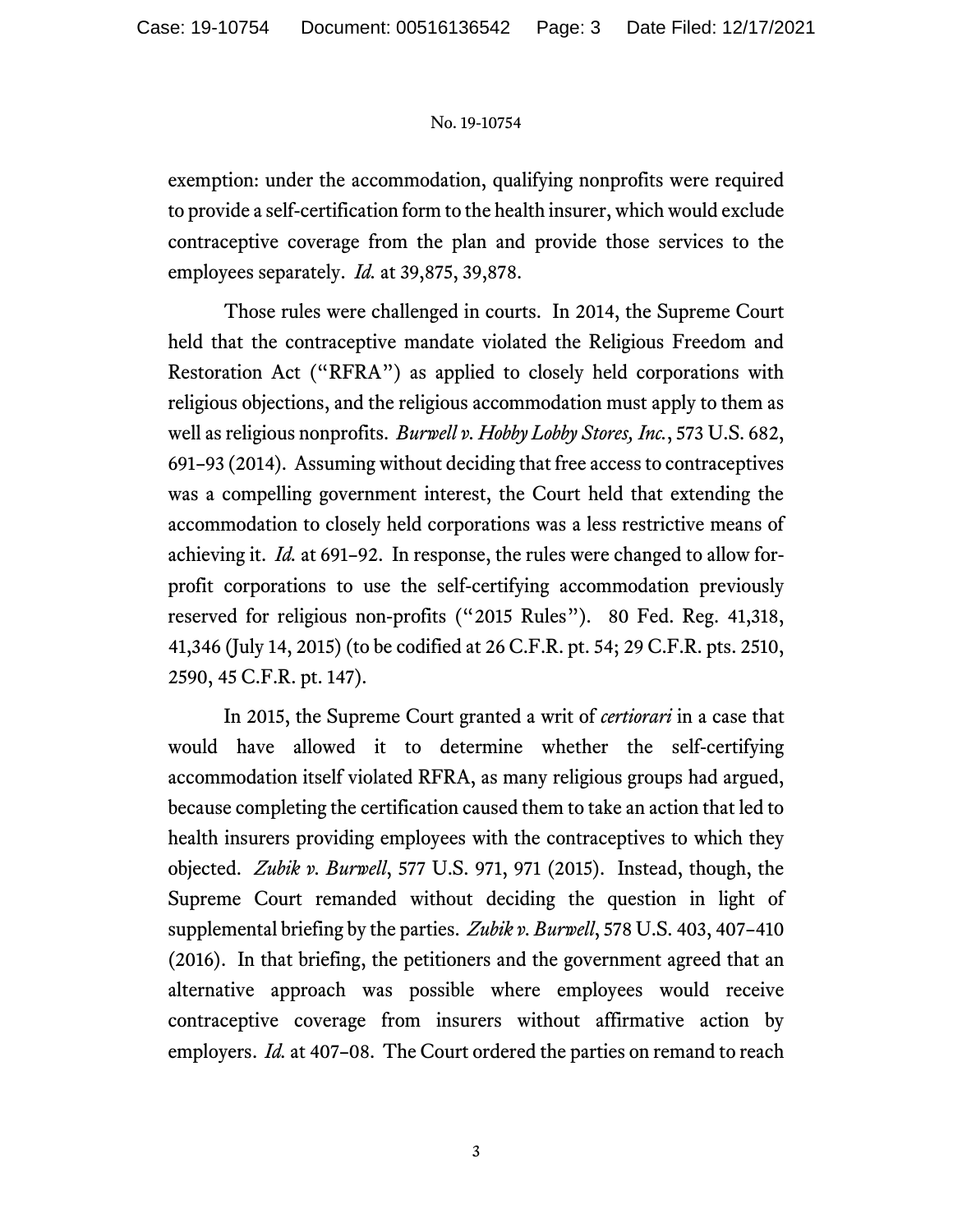an approach that accommodated religious objections while meeting women's contraceptive needs. *Id.*

In the wake of *Zubik*, the Departments in 2016 published a request for information to reach an accommodation that satisfied the needs of both religious objectors and female employees of religious objectors. 81 Fed. Reg. 47741, 47741–45. Ultimately, the Departments could not arrive at a solution, and they did not modify the rules at that time. *Id.* In 2017, the Departments tried again to satisfy *Zubik* by modifying the rules related to the contraceptive mandate. In relevant part, the Departments promulgated interim final rules ("IFRs") that broadened the exemption to include for-profit and publicly traded entities who had religious objections to contraceptives, without having to use the self-certifying accommodation ("2017 Rules"). 82 Fed. Reg. 47,792, 47,835 (Oct. 13, 2017) (to be codified at 26 C.F.R. pt. 54; 29 C.F.R. pts. 2510, 2590; 45 C.F.R. pt. 147). The 2017 Rules also gave the individuals the option to obtain insurance that excluded contraception coverage so that individuals would not have to choose between policies that included contraceptive care or no policy at all. *Id.* The 2017 Rules included a lengthy explanation of why RFRA compelled the rule changes. *Id.* at 47, 800–06.

Litigants then challenged the 2017 Rules. Two district courts issued nationwide injunctions that enjoined enforcement of the 2017 Rules for procedural defects, thereby re-instating enforcement of the 2015 Rules with the church exemption and self-certifying accommodation. *Pennsylvania v. Trump*, 281 F. Supp. 3d 553, 585 (E.D. Pa. 2017), *rev'd sub nom. Pennsylvania v. President United States*, 816 F. App'x 632 (3d Cir. 2020); *California v. HHS*, 281 F. Supp. 3d 806, 831–32 (N.D. Cal. 2017). When the 2017 Rules became final, they were enjoined as the IFRs had been. *Pennsylvania v. Trump*, 351 F. Supp. 3d 791, 797–98 (E.D. Pa. 2019); Fed. Reg. 57, 536, 57, 537 (Nov. 15, 2018) (to be codified at 26 C.F.R. pt. 54; 29 C.F.R. pt. 2590; 45 C.F.R. pt. 147).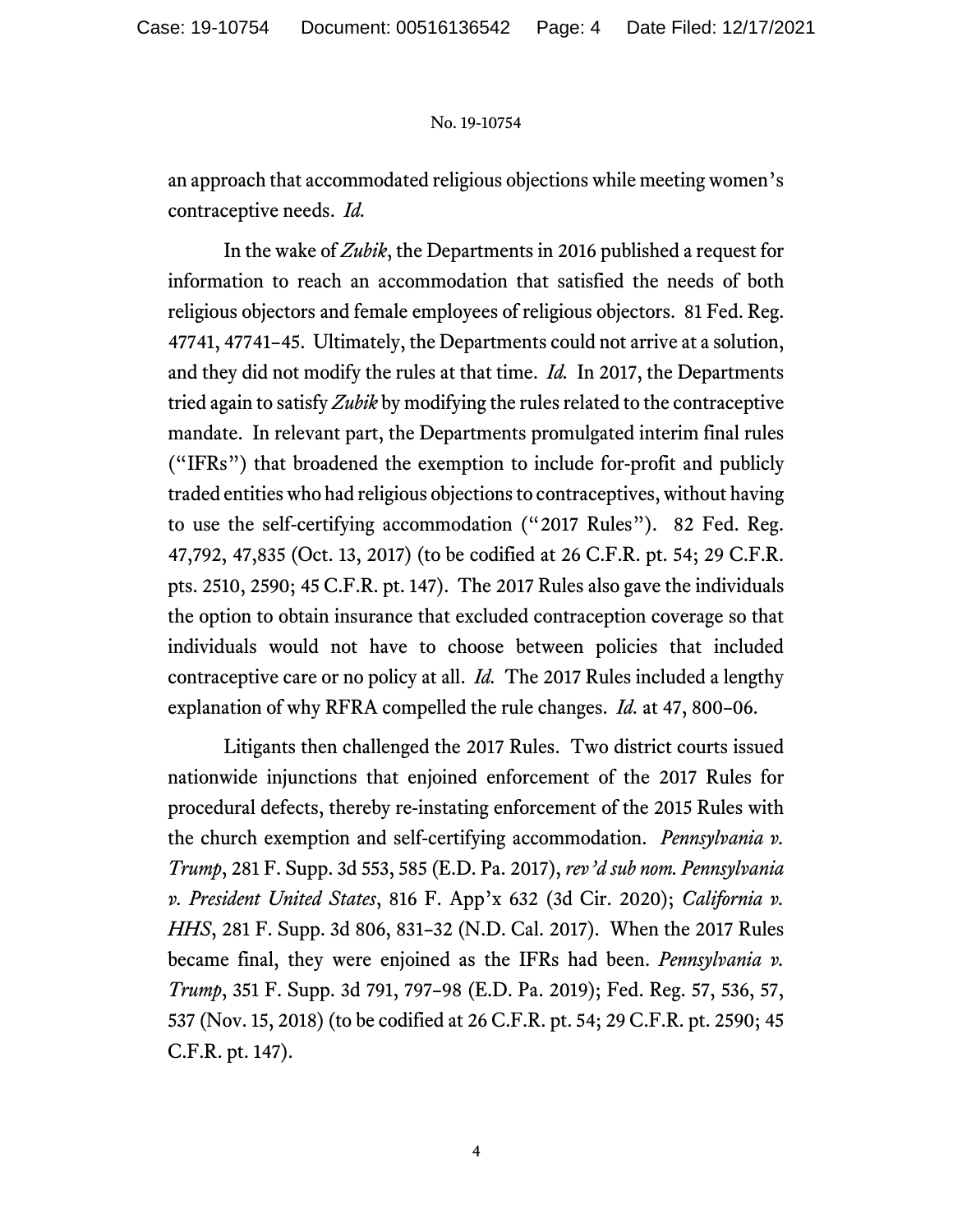## FACTUAL AND PROCEDURAL BACKGROUND

The Plaintiffs sued the Secretaries of the three Departments in the United States District Court for the Northern District of Texas in 2018, seeking relief from the nationwide injunctions that blocked enforcement of the 2017 Rules and required enforcement of the 2015 Rules. They amended their complaint in February 2019.

The Plaintiffs sued either as individuals or as employers and sought class certification for those similarly situated. Both categories of plaintiffs are morally opposed to long-acting contraceptives, viewing them as equivalent to abortion. Neither opposes other forms of contraception by married couples to prevent pregnancy, but both object to the contraceptive mandate's requirement that insurers provide it to others because, as their complaint states, such contraception "encourages illicit sexual activity outside of marriage." The Individual Plaintiffs seek an option for an insurance policy that does not include contraceptive coverage, believing that the contraceptive mandate "forces religious believers to choose between purchasing health insurance that makes them complicit in abortifacient contraception and sexual activity outside of marriage [because their premiums subsidize contraceptives for others], or forgoing health insurance entirely." The Employer Plaintiffs argue that the contraceptive mandate's self-certifying accommodation violates RFRA because "[i]t forces the company to become complicit in the provision" of contraceptives to others.

The Plaintiffs sought to enjoin enforcement of the contraceptive mandate against individual and employer religious objectors — enforcement that was then occurring only because of the injunctions against enforcement of the 2017 Rules. The Defendants never filed a responsive pleading.

The district court certified the two classes of plaintiffs described above — individual and employer — on March 30, 2019. The Plaintiffs filed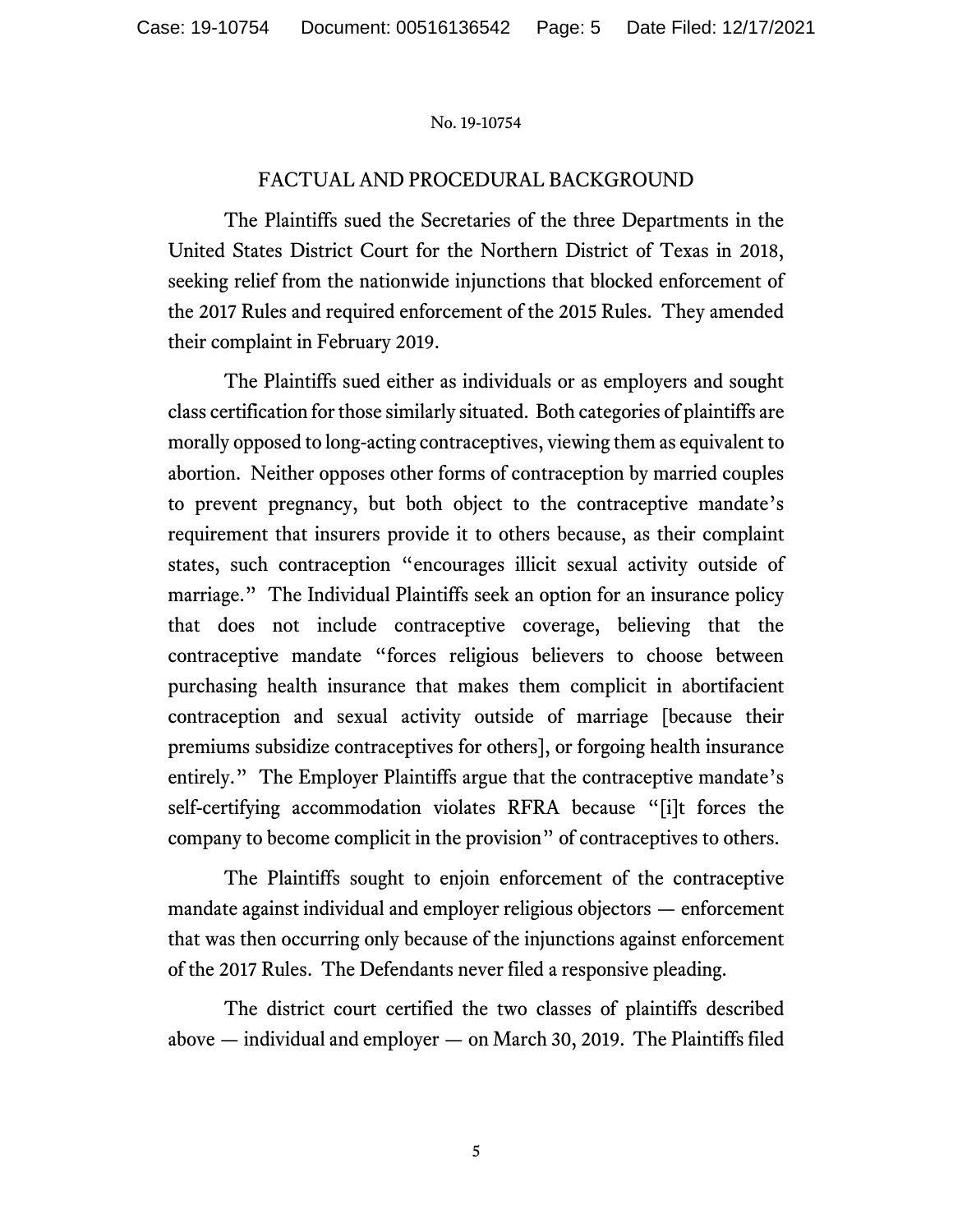a motion for preliminary injunction, then on April 1, asked the court to convert that motion to a motion for summary judgment and for a permanent injunction. In response, the Defendants did not oppose summary judgment or a permanent injunction, conceding that the objected-to 2015 Rules were "insufficient" to satisfy RFRA. They did, however, oppose class-wide relief "*at this time*."

The state of Nevada, acting through its attorney general, sought to intervene on May 24, 2019. The district court granted the Plaintiffs' motion for summary judgment and permanent injunction on June 5, 2019, without yet ruling on intervention. The permanent injunction granted relief to the Plaintiffs that in essence imposed the 2017 Rules. Nevada filed a notice of appeal from the June 5 merits order on July 3 to protect its right to appeal "in the event intervention [was] granted after the time to appeal" that order had run. On July 9, an additional 21 states and the District of Columbia filed a brief as *amicus curiae*, opposing the Plaintiffs' motion for summary judgment and permanent injunction and supporting Nevada's motion to intervene. The district court denied Nevada's motion to intervene on July 29 because Nevada did not satisfy the interest requirement of Federal Rule of Civil Procedure 24(a). The court also denied permissive intervention. It entered final judgment that same day.

Nevada appealed these rulings: (1) final judgment; (2) granting class certification (and later amending it); (3) granting summary judgment and permanent injunction; and (4) denying intervention.

Arguing lack of standing, the Plaintiffs filed a motion to dismiss all of Nevada's appeals except the appeal of the order denying intervention. We carried that motion with the case. In September 2019, the Defendants also filed a notice of appeal, then voluntarily dismissed it in December 2019. In January 2020, we stayed further proceedings pending the Supreme Court's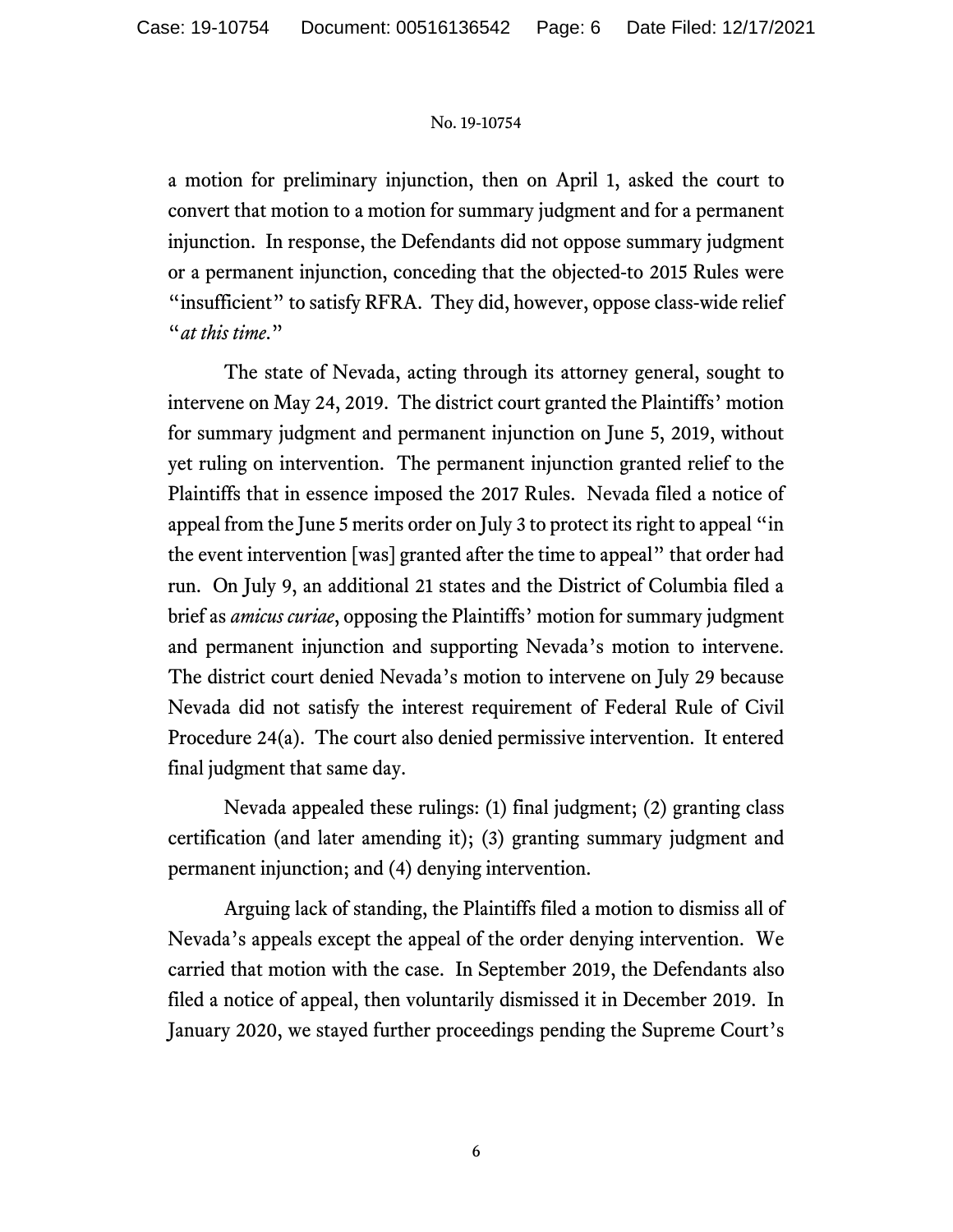decision in *Little Sisters*. In a July 2020 decision, the Court vacated the injunctions that prevented enforcement of the 2017 Rules, holding that the procedural challenges before it were unmeritorious. *Little Sisters*, 140 S. Ct. at 2386.

Thereafter, the Plaintiffs renewed their motion in this court to dismiss Nevada's appeal of all orders other than the denial of intervention. Our decision today resolves that motion and the other issues before us.

# DISCUSSION

The first question is whether the underlying dispute about the 2017 Rules is moot. The Plaintiffs argue we need not address the effect of mootness because Nevada's appeal fails for a reason that predated mootness. They contend there never was a case to become moot because Nevada has never had Article III standing to appeal the district court's merits orders. They argue: "The case between the plaintiffs and defendants is not moot; that case is *over* — and it ended when the defendants [the Department Secretaries] abandoned their appeal and allowed the district court's judgment to become final and conclusive between the parties." The Plaintiffs urge us not to disturb the injunctions, while Nevada's aim is to have the injunctions vacated.

Despite the Plaintiffs' recommendation, we will start with the issue of mootness. To some extent, we suppose, that forecasts our resolution of the issue of whether Nevada should have been allowed to intervene.

# *I. Mootness*

"[M]ootness is a threshold jurisdictional inquiry." *Louisiana Env't Action Network v. U.S. EPA*, 382 F.3d 575, 580 (5th Cir. 2004). A case is moot "only when it is impossible for a court to grant any effectual relief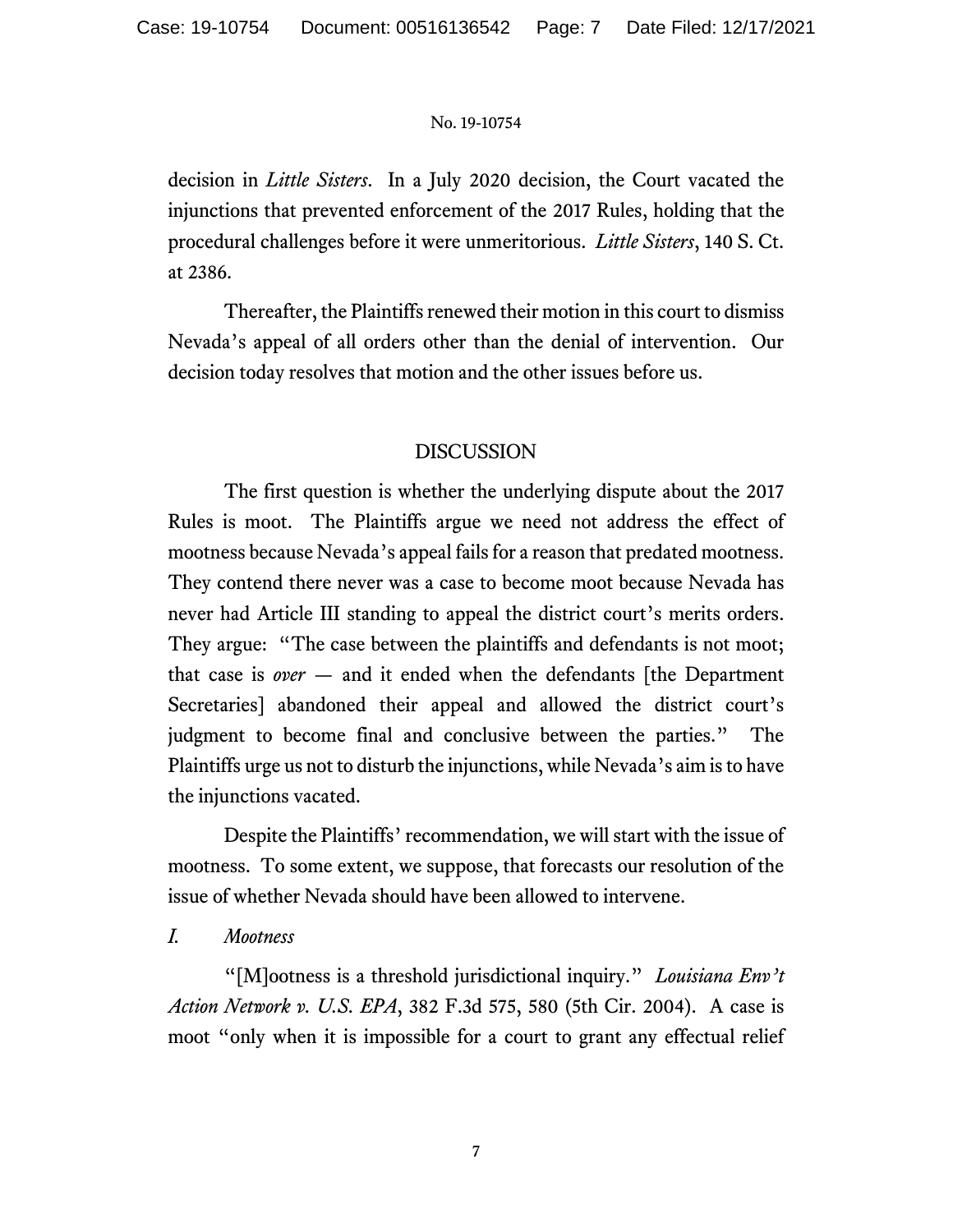whatever to the prevailing party." *Knox v. Service Emps. Int'l Union, Local 1000*, 567 U.S. 298, 307 (2012) (quotation marks and citation omitted). "A controversy is mooted when there are no longer adverse parties with sufficient legal interests to maintain the litigation." *Goldin v. Bartholow*, 166 F.3d 710, 717 (5th Cir. 1999). The court is "obligated to address issues of jurisdiction, including mootness, prior to addressing the merits of an appeal." *Id.* at 714. "Generally, any set of circumstances that eliminates actual controversy after the commencement of a lawsuit renders that action moot." *Center for Individual Freedom v. Carmouche*, 449 F.3d 655, 661 (5th Cir. 2006). Because *Little Sisters* granted the relief these Plaintiffs sought in the present litigation by vacating the injunctions that required the contraceptive mandate to be enforced against the Plaintiffs, mootness is an obvious issue.

The Plaintiffs filed this suit seeking relief from the Defendants' enforcement of the 2015 Rules against them, enforcement that resulted from the other district courts' nationwide injunctions against the 2017 Rules. *Little Sisters* vacated the district court injunctions against the 2017 Rules, thereby reinstating the rules. *See* 140 S. Ct. at 2386. Because the Plaintiffs through that decision received the relief they sought in this litigation, "it becomes impossible for the court to grant any effectual relief whatever to [the] prevailing party." *See City of Erie v. Pap's A.M.*, 529 U.S. 277, 287 (2000) (quotation marks omitted) (alteration in original). The Supreme Court has done the work that Plaintiffs wanted the district court in this case to do, and no appeal to us can change that. Article III's case-or-controversy requirement is no longer met.

Nevada argues that the case is not moot because states could succeed in challenging the 2017 Rules as arbitrary and capricious or the new Presidential Administration could change the rules. If either occurred, the district court's injunction would remain, requiring that the Defendants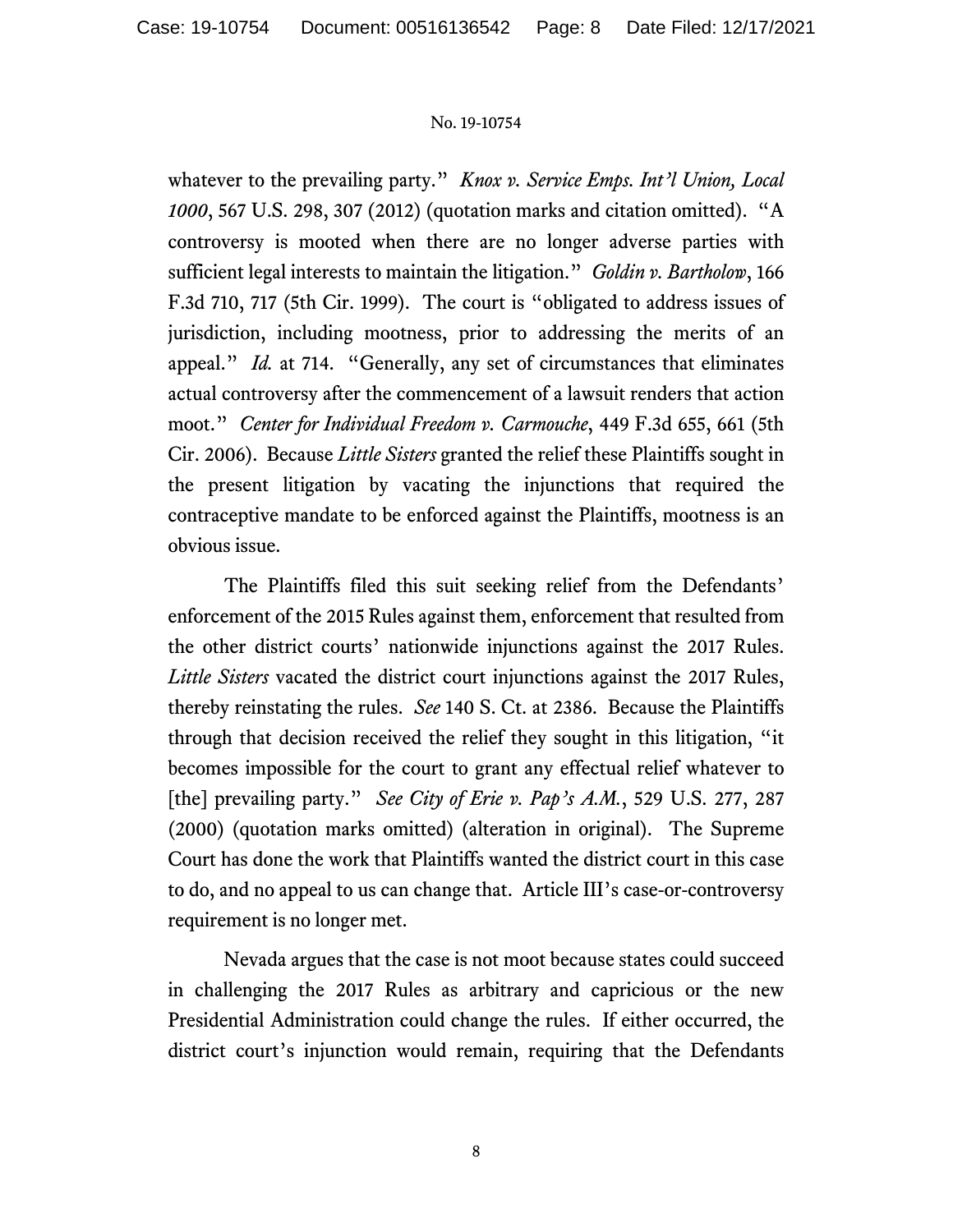exempt the two classes of plaintiffs from the contraceptive mandate. Nevada's argument that the case is still ripe because the current rules *might* be changed by the executive branch does not support that an injury is "actual or imminent"; rather, it is "conjectural or hypothetical." *See Lujan v. Defenders of Wildlife*, 504 U.S. 555, 560 (1992) (citation and quotation marks omitted). The Plaintiffs no longer have a cognizable injury. This underlying dispute is moot.

# *II. Remedy in light of mootness*

Nevada is a denied intervenor, not a party, yet seeks vacatur. The Plaintiffs acknowledged in oral argument, as they must, that had vacatur been requested by a party, we would have jurisdiction. The Plaintiffs argue that because Nevada has not yet been allowed to intervene and should not be, we lack jurisdiction to vacate because this appeal needs to be dismissed for absence of a proper appellant.

Vacatur of a lower court judgment generally follows when a case becomes moot during an appeal. The Supreme Court stated it was the

established practice of the Court in dealing with a civil case from a court in the federal system which has become moot while on its way here or pending our decision on the merits is to reverse or vacate the judgment below and remand with a direction to dismiss.

*United States v. Munsingwear, Inc.*, 340 U.S. 36, 39 (1950). The reason is that vacatur

clears the path for future religitation of the issues between the parties and eliminates a judgment, review of which was prevented through happenstance. When that procedure is followed, the rights of all parties are preserved; none is prejudiced by a decision which in the statutory scheme was only preliminary.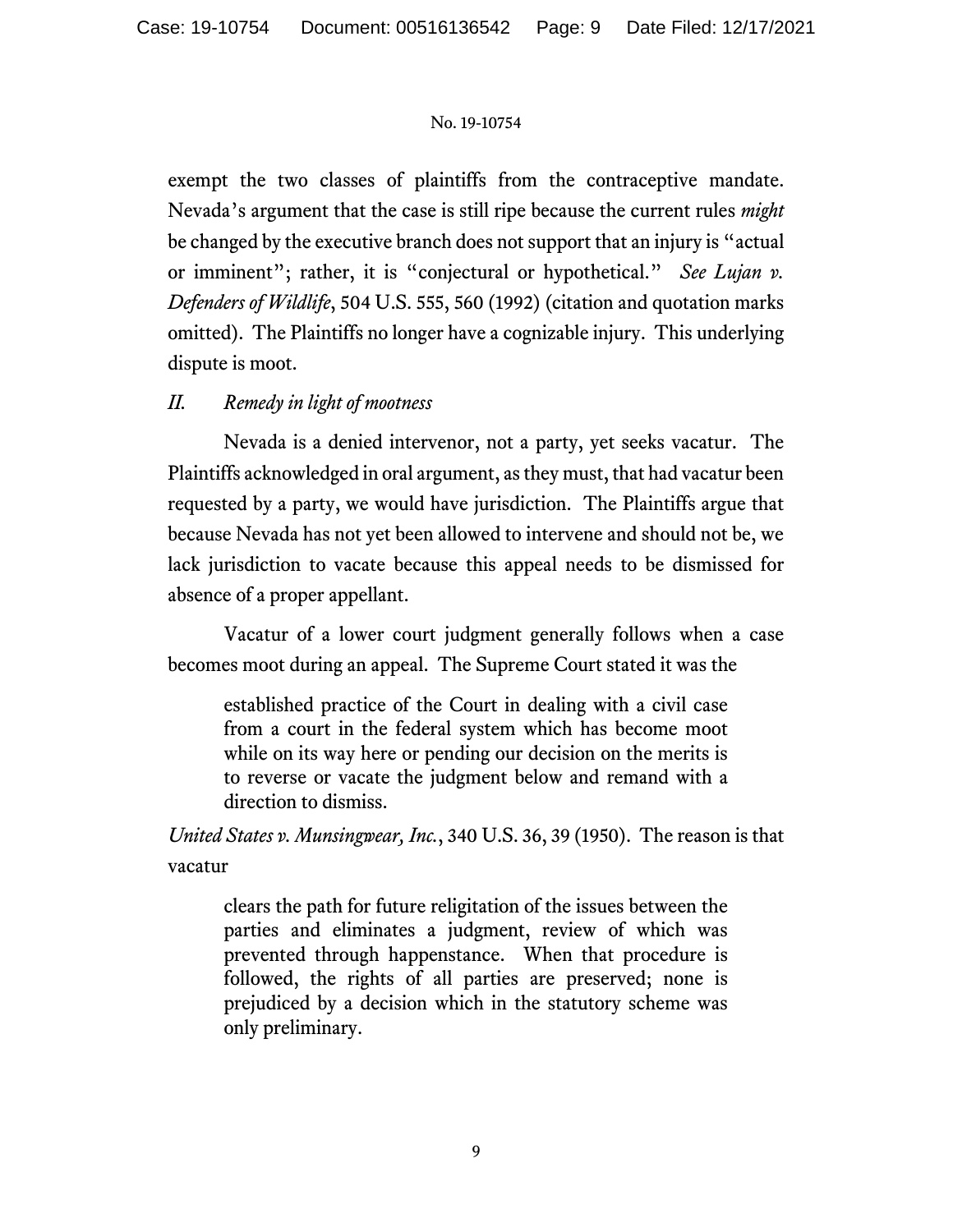*Id.* at 40.

Close to fifty years later, the Supreme Court emphasized that vacatur is not automatic; it is "equitable relief" and must "take account of the public interest." *U.S. Bancorp Mortg. Co. v. Bonner Mall P'ship*, 513 U.S. 18, 26 (1994). Precedents "are not merely the property of private litigants and should stand unless a court concludes that the public interest would be served by a vacatur." *Id.* (quoting *Izumi Seimitsu Kogyo Kabushiki Kaisha v. U.S. Philips Corp.*, 510 U.S. 27, 40 (1993) (Stevens, J., dissenting)). A court must assess "the equities of the individual case" to determine whether vacatur is proper. *Staley v. Harris Cnty.*, 485 F.3d 305, 312 (5th Cir. 2007) (en banc). This consideration centers on (1) "whether the party seeking relief from the judgment below caused the mootness by voluntary action"; and (2) whether public interests support vacatur. *Id.* at 310 (quoting *U.S. Bancorp*, 513 U.S. at 24, 26–27). We will give some background, then give our explanation of what the Supreme Court is telling courts facing such issues.

Our authority to vacate comes from a statute that provides that an appellate court "may affirm, modify, vacate, set aside or reverse any judgment, decree, or order of a court *lawfully brought before it for review*." 28 U.S.C. § 2106 (emphasis added). The Plaintiffs argue that an appeal by a nonparty is not "lawfully brought," thus precluding authority to vacate.

The Plaintiffs elaborate on the central point with two separate arguments. First, "[t]he district court's judgment and classwide injunction have not been 'lawfully brought before' this [c]ourt, because Nevada lack[ed] Article III standing to appeal those district-court rulings." They present the question about standing as one primarily about Nevada's *injury in fact* from the district court's order. In their view, "Nevada *never* had standing to appeal the district court's judgment — either before or after the Supreme Court's ruling in *Little Sisters*."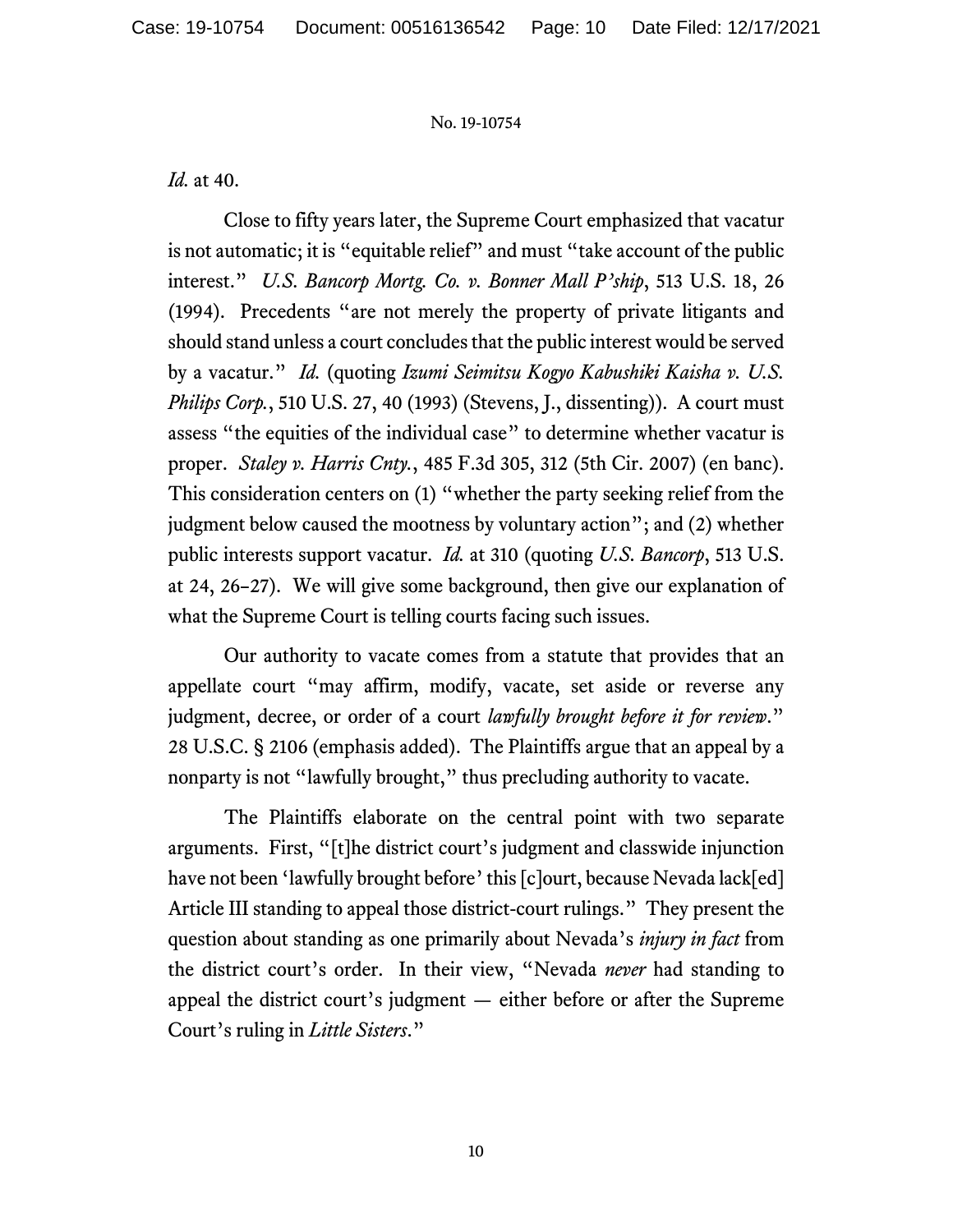Second, the Plaintiffs draw a distinction between parties and nonparties seeking vacatur. In briefing before this court, the Plaintiffs argue that had the Defendants appealed and sought vacatur, this court would have jurisdiction to vacate: "the losing party that appeals an adverse district-court judgment retains standing to seek vacatur on appeal — even after the case has become moot — because he will suffer injury from the preclusive effect below." Because Nevada was never a party, the Plaintiffs claim we lack jurisdiction to vacate.

We take the two arguments  $-$  standing and nonparty status  $-$  in reverse order to decide if Nevada has lawfully brought the case here.

# *A. Nevada's nonparty status*

Certainly, had the federal defendants continued with their appeal, we would have authority to vacate. The difficult issue is whether Nevada "lawfully brought" this appeal to us. Nevada was not a party to this lawsuit because the district court denied intervention, but Nevada argues that denial was error.<sup>[1](#page-10-0)</sup> We need to decide, then, whether intervention should have been allowed. If so, we then must decide whether Nevada has any injury that allows it to appeal to seek vacatur.

# *i. Jurisdiction to decide whether Nevada should have been allowed as an intervenor*

We may examine the merits of the denial of intervention to determine our jurisdiction to vacate the district court injunction. The D.C. Circuit has described a similar situation where the sole named plaintiff in a putative class action petitioned the court for interlocutory review of the district court's denial of class certification. *In re Brewer*, 863 F.3d 861, 867 (D.C. Cir. 2017).

<span id="page-10-0"></span><sup>&</sup>lt;sup>1</sup> Nevada has standing to appeal the denial of intervention, as the Plaintiffs concede.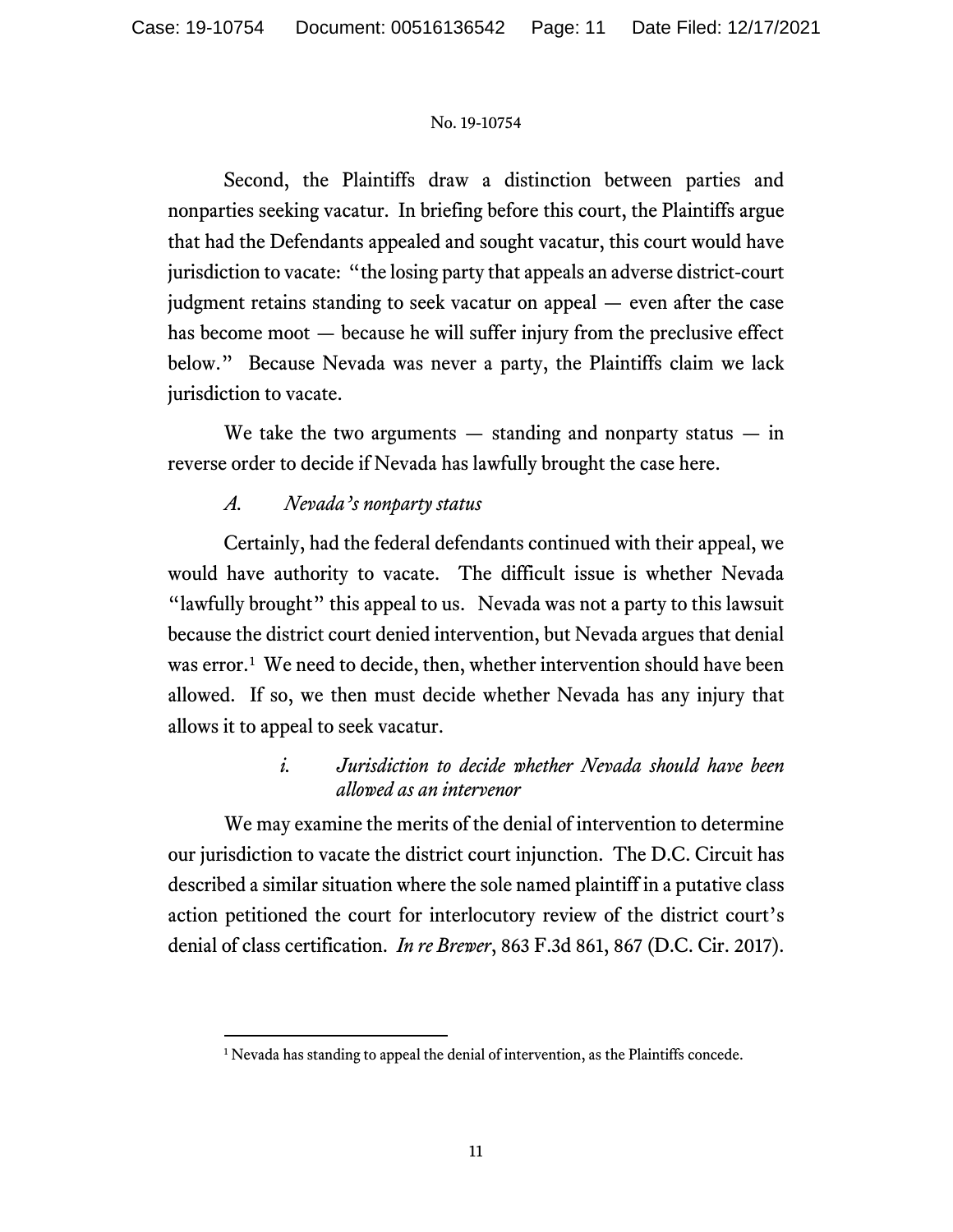While that petition was pending, the plaintiff settled his individual claims and stipulated in district court to the dismissal of the claims. *Id.*

At almost the same time, four individuals sought to intervene both in the interlocutory appeal to the D.C. Circuit and in district court. *Id.* Those same individuals later sought to appeal the dismissal of the named plaintiff and the denial of class certification. *Id.* The D.C. Circuit stated that the dismissal deprived the court of "any live claims or adverse parties unless one of the two motions for intervention is granted." *Id.* at 868. Intervention could not be granted, the court held, unless "this court or the district court [has] jurisdiction over the case, notwithstanding the apparent absence of either live claims or adverse parties at the moment." *Id.* 

First, the court noted the circularity problem created by the situation: "Intervention can overcome the apparent jurisdictional problem created by the stipulated dismissal, but a court may grant intervention only if it has jurisdiction to do so." *Id.* In answering the jurisdiction question, that court said: "[W]e have jurisdiction to determine our own jurisdiction, *United States v. Ruiz*, 536 U.S. 622, 628 (2002), and we conclude we have jurisdiction to hear the motion for intervention." *Id.*

The court next considered the effect of a stipulated dismissal on a federal court's jurisdiction to hear a post-dismissal motion for intervention. *Id.* at 868. The court held "that mootness, albeit accelerated by the immediacy of a stipulated dismissal, is what gives a dismissal pursuant to Rule 41(a)(1)(A)(ii) its jurisdictional effect. And *if a motion to intervene can survive a case becoming otherwise moot*, then so too can a motion to intervene survive a stipulated dismissal." *Id.* at 870 (emphasis added). It therefore held that it had jurisdiction to hear the motion to intervene, notwithstanding the dismissal of the named plaintiff's claims. *Id.*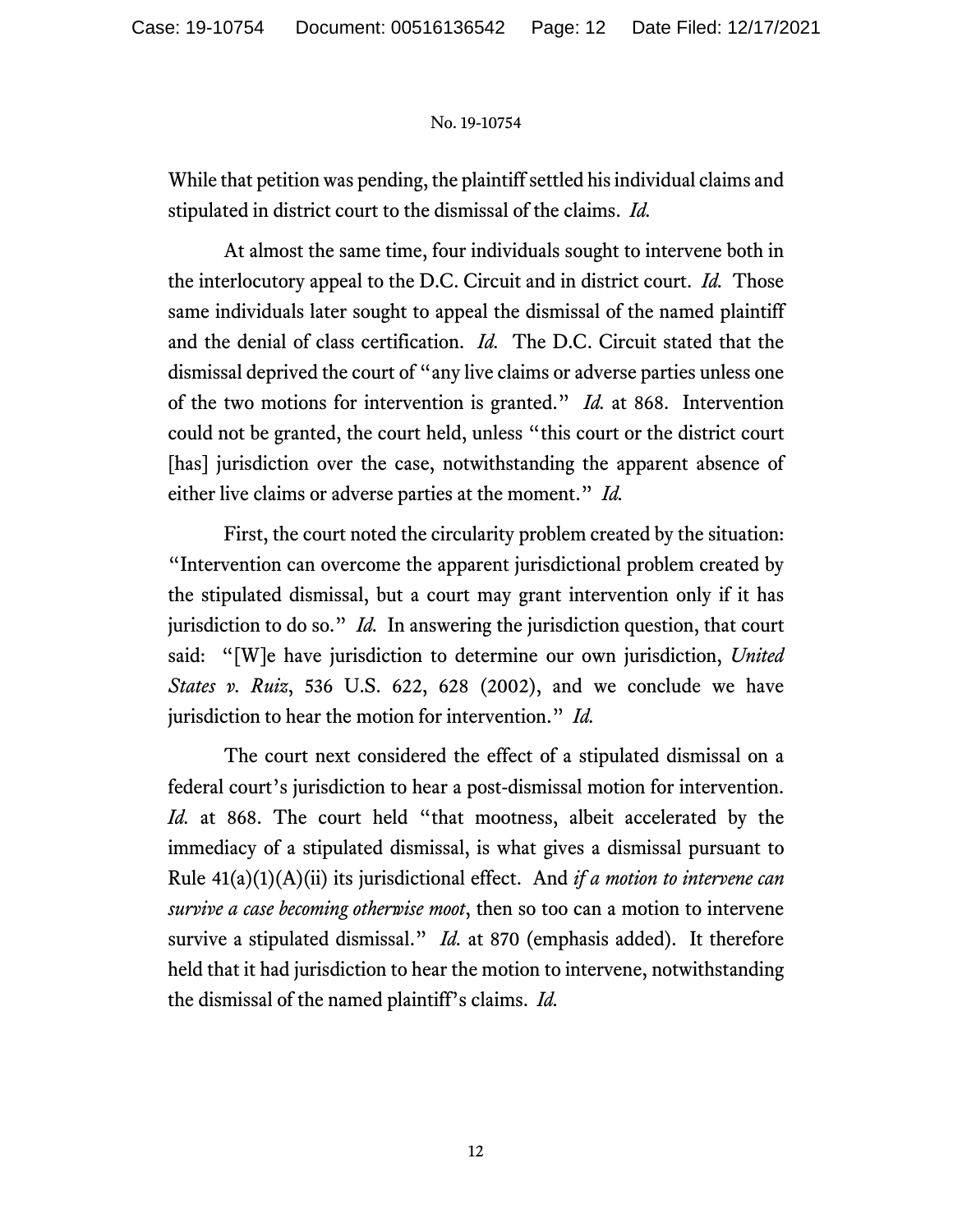Although the general rule is that intervention in a case that does not exist "is a legal impossibility," several circuits have held that dismissal of the underlying action does not moot an appeal of the denial of a motion to intervene. *See CVLR Performance Horses, Inc. v. Wynne*, 792 F.3d 469, 474 (4th Cir. 2015) (quotation marks omitted) (explaining that the Third, Tenth, and Eleventh Circuits allow the appeal of a motion denying intervention to continue after dismissal, the Second Circuit does not, and the Ninth and D.C. Circuits have divergent precedents).

We have held that intervention can be permitted even after dismissal of the case. *Ford v. City of Huntsville*, 242 F.3d 235, 239–41 (5th Cir. 2001). A court can allow "intervention as of right in a jurisdictionally and procedurally proper suit that has been dismissed voluntarily," even when nothing is left before the district court. *Sommers v. Bank of Am., N.A.*, 835 F.3d 509, 513 n.5 (5th Cir. 2016); *see also Odle v. Flores*, 899 F.3d 342 (5th Cir. 2017) (per curiam).

The rationale for allowing an appeal is that although final judgment was entered, "the intervention controversy is still alive because, if it were concluded on appeal that the district court had erred in denying the intervention motion, and that the applicant was indeed entitled to intervene in the litigation, then the applicant would have standing to appeal the district court's judgment." *DBSI/TRI IV Ltd. P'ship v. United States*, 465 F.3d 1031, 1037 (9th Cir. 2006) (quoting *Canatella v. California*, 404 F.3d 1106, 1109 n.1 (9th Cir. 2005)). That is the situation here: a would-be intervenor seeks party status to appeal and request vacatur.

The Supreme Court has compared a motion to intervene after final judgment for the purpose of appealing an earlier denial of class certification to other post-judgment motions to intervene for the purpose of appeals. *United Airlines v. McDonald*, 432 U.S. 385, 395 n.16 (1977) (citing other cases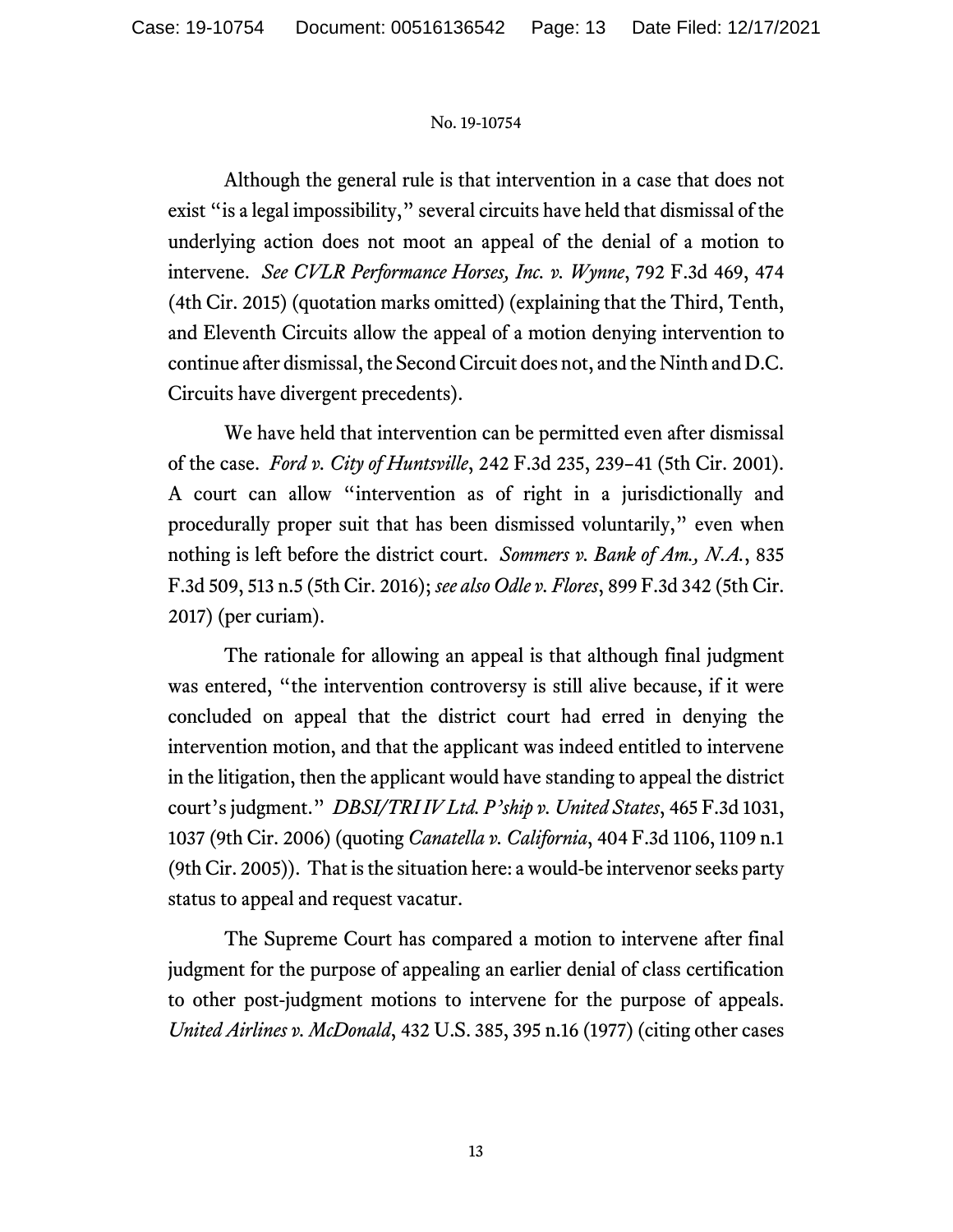allowing post-judgment intervention for appeal). That also is analogous to what Nevada seeks here.

We recognize that various opinions allowing post-judgment intervention differ from our case in that, as one court put it, "[i]ntervention can overcome the apparent [mootness] problem." *In re Brewer*, 863 F.3d at 868. This case will remain moot even if we allow intervention. We conclude, though, that even though mootness would remain, there is some life to the case because of the relief the parties are contesting, namely, vacatur. Thus the "intervention controversy is still alive because, if it were concluded on appeal that the district court had erred in denying the intervention motion . . . then the applicant would have standing to" seek vacatur of the district court order. *See DBSI/TRI IV Ltd. P'ship*, 465 F.3d at 1037.

# *ii. Sufficiency of interest to allow Nevada's intervention*

We next analyze whether the denial of intervention by the district court was error, which, if corrected, allows Nevada to become a party and seek vacatur of the district court's injunction. [2](#page-13-0) The four requirements for intervention as of right are these:

(1) the application  $\dots$  must be timely; (2) the applicant must have an interest relating to the property or transaction which is the subject of the action; (3) the applicant must be so situated that the disposition of the action may, as a practical matter, impair or impede his ability to protect that interest; (4) the

<span id="page-13-0"></span><sup>2</sup> Rule 24(c) provides: "A motion to intervene . . . must state the grounds for intervention and be accompanied by a pleading that sets out the claim or defense for which intervention is sought." Plaintiffs contend Nevada's failure to include such pleading was fatal to its motion to intervene. The district court declined to preclude Nevada's intervention on such grounds, noting the circuit split around the approach to enforcement of Rule  $24(c)$ , with a majority favoring a permissive interpretation of the rule. *See International Marine Towing Inc. v. S. Leasing Partners, Ltd.*, 722 F.2d 126, 129 (5th Cir. 1983) ("In view of our lenience in the past and the fact that the district court's act might be considered equivalent to authorizing intervention, we will not dismiss for failure to comply with Rule  $24(c)$ ."). We follow a permissive approach here.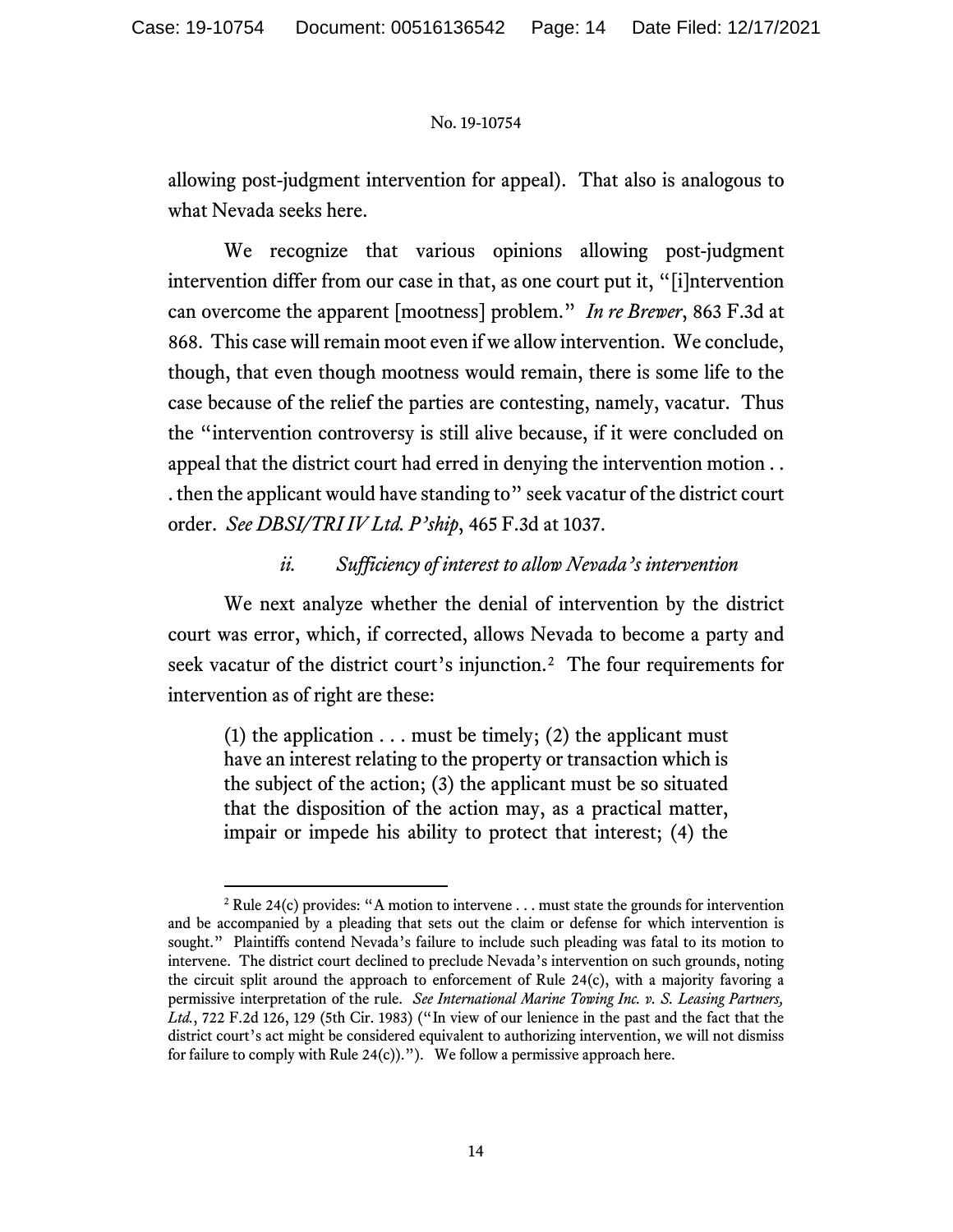applicant's interest must be inadequately represented by the existing parties to the suit.

*Wal–Mart Stores, Inc. v. Texas Alcoholic Beverage Comm'n*, 834 F.3d 562, 565 (5th Cir. 2016) (alteration in original) (quoting *Texas v. United States*, 805 F.3d 653, 657 (5th Cir. 2015.

The district court concluded that Nevada established all of Rule 24(a)'s requirements except that it failed to show it had "an interest relating to the property or transaction which is the subject of the action." *Id.*That is the only requirement we need to consider now.

To meet this requirement, the "applicant must have a 'direct, substantial, legally protectable interest in the proceedings.'" *Edwards v. City of Houston*, 78 F.3d 983, 1004 (5th Cir. 1996) (quoting *NOPSI v. United Gas Pipe Line Co.*, 732 F.2d 452, 463 (5th. Cir. 1984)). We have observed that the preceding quotation is a "'gloss on the rule' [that] may not 'provide any more guidance than does the bare term "interest" used in Rule 24 itself.'" *Texas v. United States*, 805 F.3d 653, 657 (5th Cir. 2015) (quoting 7C Charles Alan Wright et. Al., Federal Practice and PROCEDURE § 1908.1 (3d ed. 2007)). What is important is "whether the intervenor has a stake in the matter that goes beyond a generalized preference that the case come out a certain way," as when the party "seeks to intervene solely for ideological, economic, or precedential reasons." *Id.* This focus on the party's interest is "primarily a practical guide to disposing of lawsuits by involving as many apparently concerned persons as is compatible with efficiency and due process." *Sierra Club v. Espy*, 18 F.3d 1202, 1207 (5th Cir. 1994) (quotation marks and citation omitted).

An interest is insufficiently direct when it requires vindication in a separate legal action or the intervenor is too removed from the dispute. *Wal– Mart*, 834 F.3d at 568. A "legally protectable" right is not identical to a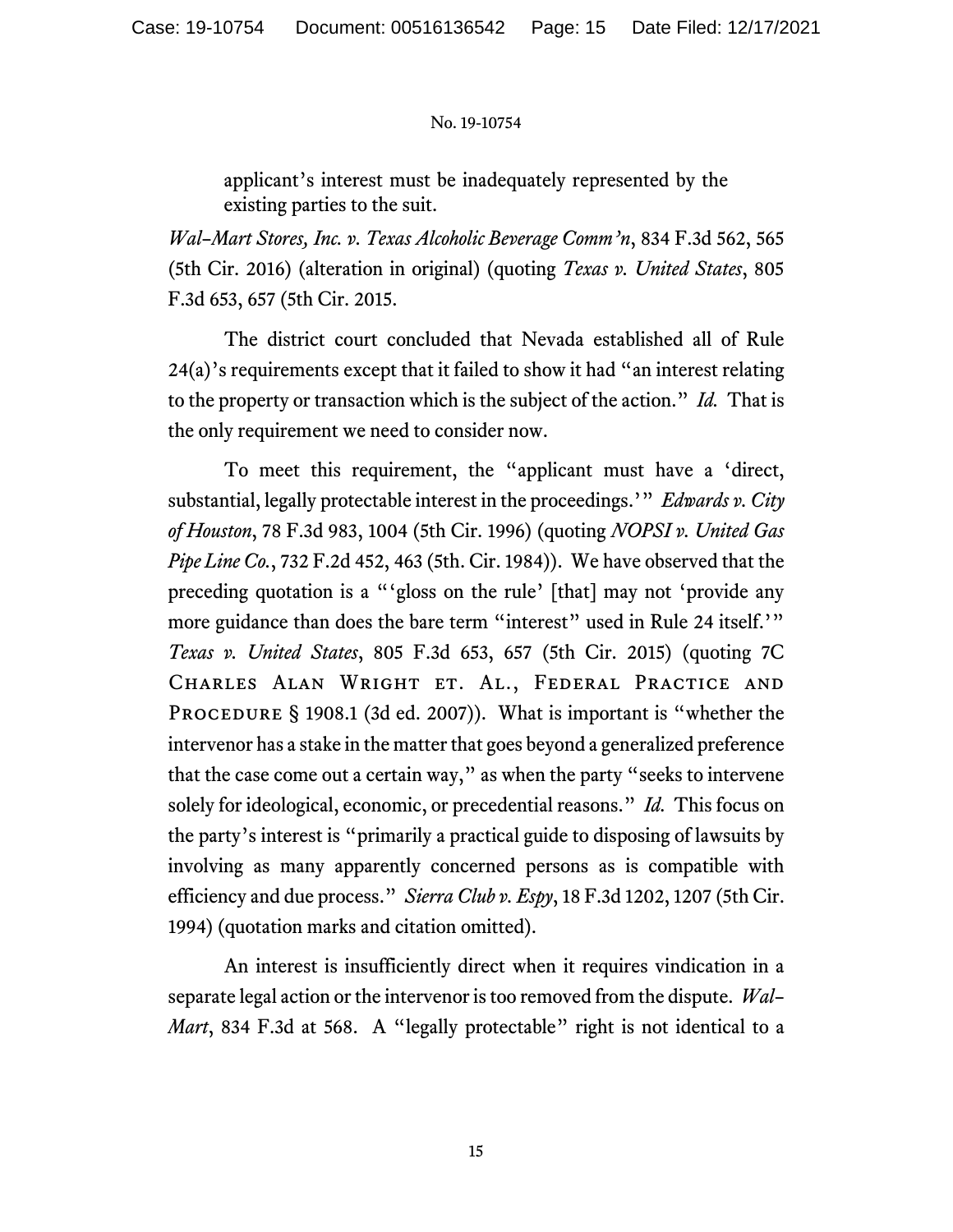"legally enforceable" right, such that "an interest is sufficient if it is of the type that the law deems worthy of protection, even if the intervenor . . . would not have standing to pursue her own claim." *Texas*, 805 F.3d at 659. The intervenor must itself possess the right it seeks to assert in the action. *NOPSI*, 732 F.2d at 466.

The First, Third, and Ninth Circuits held that states had standing to challenge the 2017 Rules. *Massachusetts v. U.S. Dep't of HHS*, 923 F.3d 209, 212, 227–28 (1st Cir. 2019); *Pennsylvania v. President United States*, 930 F.3d 543, 561–65 (3d Cir. 2019); *California v. Azar*, 911 F.3d 558, 570 (9th Cir. 2018). In these cases, the states established standing because they demonstrated with reasonable probability that the 2017 Rules would cause the state financial injury through strain on its healthcare programs. *Massachusetts*, 923 F.3d at 226–27; *Pennsylvania*, 930 F.3d at 564; *Azar*, 911 F.3d at 573. For example, in *Azar*, the states submitted declarations and analyses projecting anticipated costs of women losing coverage, and while the states did not identify a specific woman who would turn to state programs after losing coverage, the predicted costs were enough to show it was reasonably probable the 2017 Rules would cause economic harm to the states. *Azar*, 911 F.3d at 572–73. The states' interests in challenging the 2017 Rules were established similarly in *Massachusetts* and *Pennsylvania*. *See Massachusetts*, 923 F.3d at 219, 223–25 (establishing financial injury through regulatory analysis and declarations demonstrating anticipated lost coverage); *Pennsylvania*, 930 F.3d at 561–63 (establishing financial injury through regulatory analysis demonstrating anticipated lost coverage).

Nevada argues that its interest in this suit meets the Rule 24(a)(2) requirements. It says it has a legally protectable interest based on the financial strain caused by an increase in women relying on its family planning programs, but it distinguishes this interest from "a mere economic interest not directly related [to] this litigation." Instead, it explains it also has an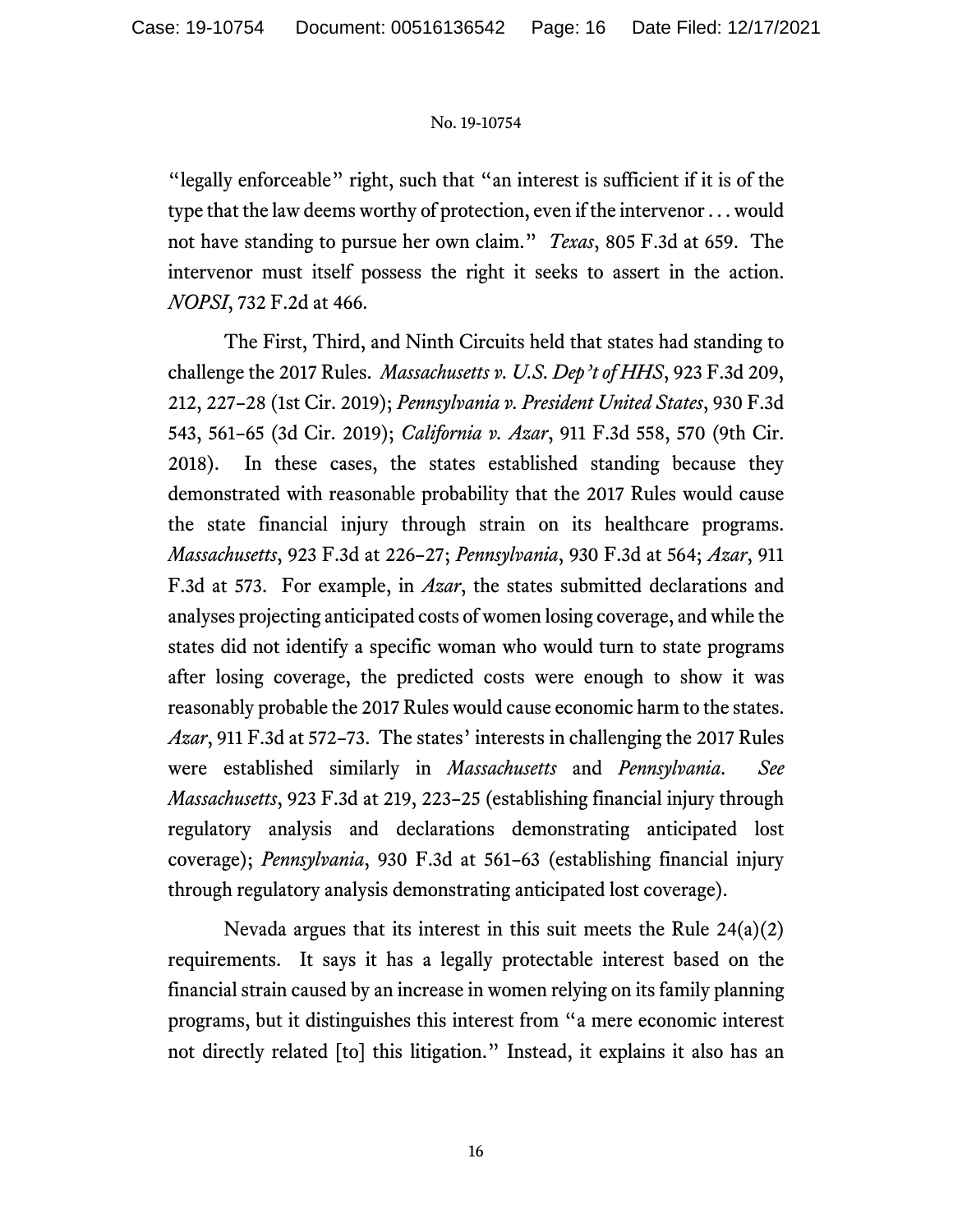interest "in the provision of contraception care to preserve resulting public health gains and to conserve financial resources that were previously expended attempting to address unplanned pregnancies."

For support of that interest, Nevada attached two declarations to its motion for intervention. In one, Beth Handler, Deputy Administrator of Community Health Division of Public and Behavioral Health for the Nevada DHHS, stated that 379,000 Nevada women of child-bearing age "receive private insurance coverage and could be affected by Plaintiffs' proposed class action relief." Based on the national numbers and estimates of which employers would choose the exemption, she estimated that "between 600 and 1200 Nevada women would be harmed" by the injunction. *See* 83 Fed. Reg. 57,578, 57580. She also believed that in 2014, before the contraceptive mandate, 194,000 women in Nevada were in need of publicly funded family planning, but Nevada was able to meet only 10% of the need. Those numbers, she believed, would increase without the 2015 Rules. Also, in 2010 before the contraceptive mandate, Nevada saw 29,000 unintended pregnancies. She identified a 35% decrease in abortions for women ages 15–19 and a 10% decrease for women ages 20–24 from 2012–2017.

Kathryn Host, Acting Vice President for Domestic Research of the Guttmacher Institute, provided a similar declaration in which she explained the impact of the contraceptive mandate more generally, and the benefits that she believed flowed from it.

Lastly, Nevada relies on its "quasi-sovereign" interests at issue, which "consist of a set of interests that the State has in the well-being of its populace." *Alfred L. Snapp & Son, Inc. v. Puerto Rico, ex rel., Barez*, 458 U.S. 592, 602 (1982). "[I]f the health and comfort of the inhabitants of a State are threatened, the State is the proper party to represent and defend them." *Id.* at 603–04 (quoting *Missouri v. Illinois*, 180 U.S. 208, 241 (1901)).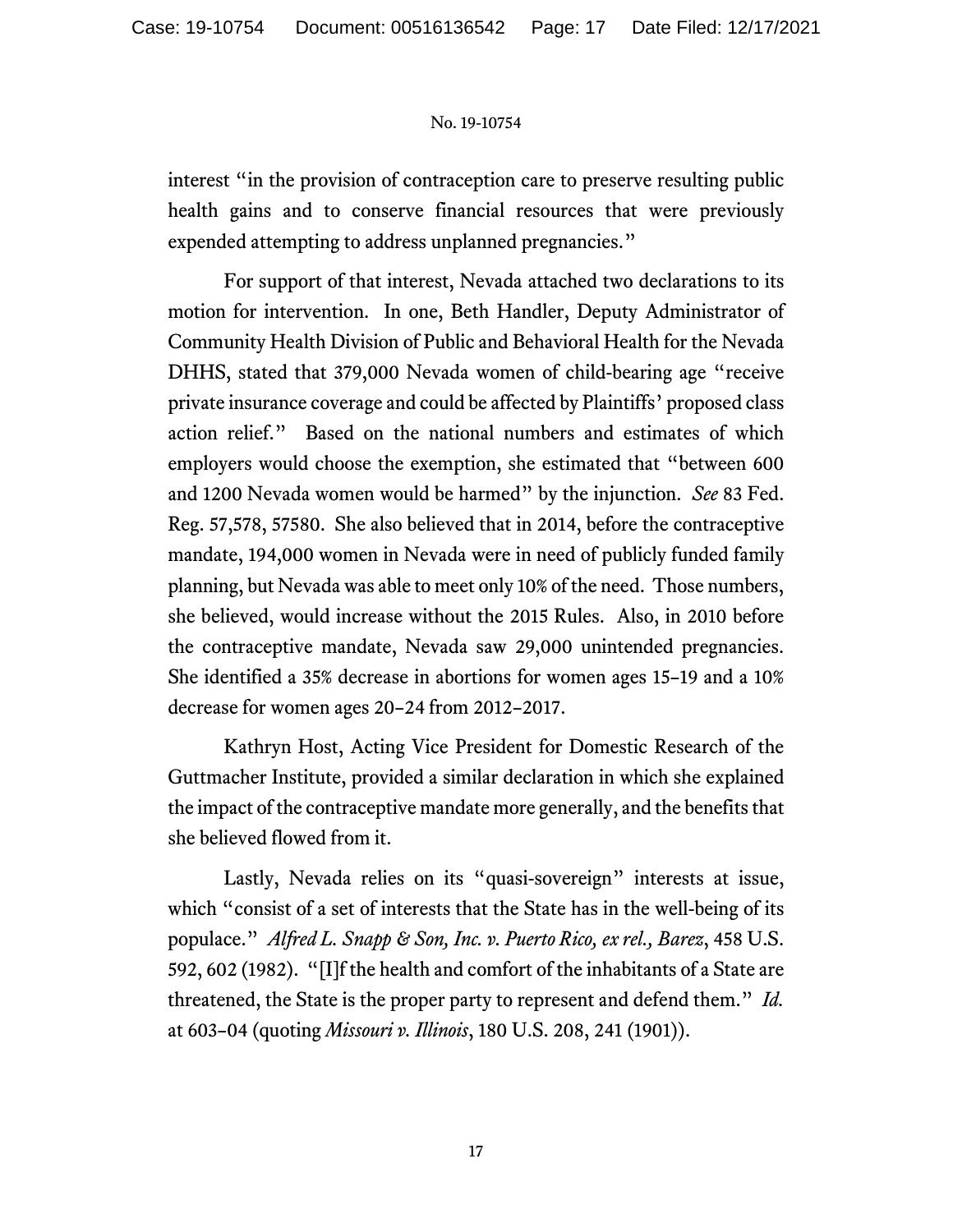The Plaintiffs describe Nevada's interests as (1) preservation of gained public-health benefits and (2) conserving its financial resources that it previously spent on addressing unplanned pregnancies. The Plaintiffs find these interests inadequate for several reasons.

First, the Plaintiffs argue Nevada's interest in the outcome of the proceedings is not "direct" because it depends on speculation about independent choices made by other parties and even Nevada itself. The Plaintiffs argue that any injury to Nevada is too attenuated from the outcome of the litigation here.

Second, the Plaintiffs dispute the substantiality of the interest that Nevada claims to have demonstrated. Not only do the Plaintiffs take issue with Nevada's "600 to 1200" figure of women who will be harmed, but they contend that Nevada has not sufficiently described the harm. Further, the Plaintiffs argue that the number of women who work for objecting employers is not the relevant number for calculating Nevada's financial interest because it fails to account for alternatives such as who will obtain contraceptives from other sources, or who will actually become unintentionally pregnant, or who will choose not to abort. Moreover, because the 2017 Rules, which track the district court's injunction here, are currently in effect, they argue that Nevada has no interest in the outcome of the litigation. Finally, the Plaintiffs reject that Nevada's interest is "legally protectable" because no law protects a state from an increase in expenditures in social-welfare programs. How much Nevada expends on public health and welfare programs will be completely within Nevada's control.

We evaluate the arguments. The "property or transaction that is the subject of the action" is the contraceptive mandate. FED. R. CIV. P.  $24(a)(2)$ . The question is whether Nevada has any interest relating to that mandate. *See Texas*, 805 F.3d at 657. We conclude that Nevada's interest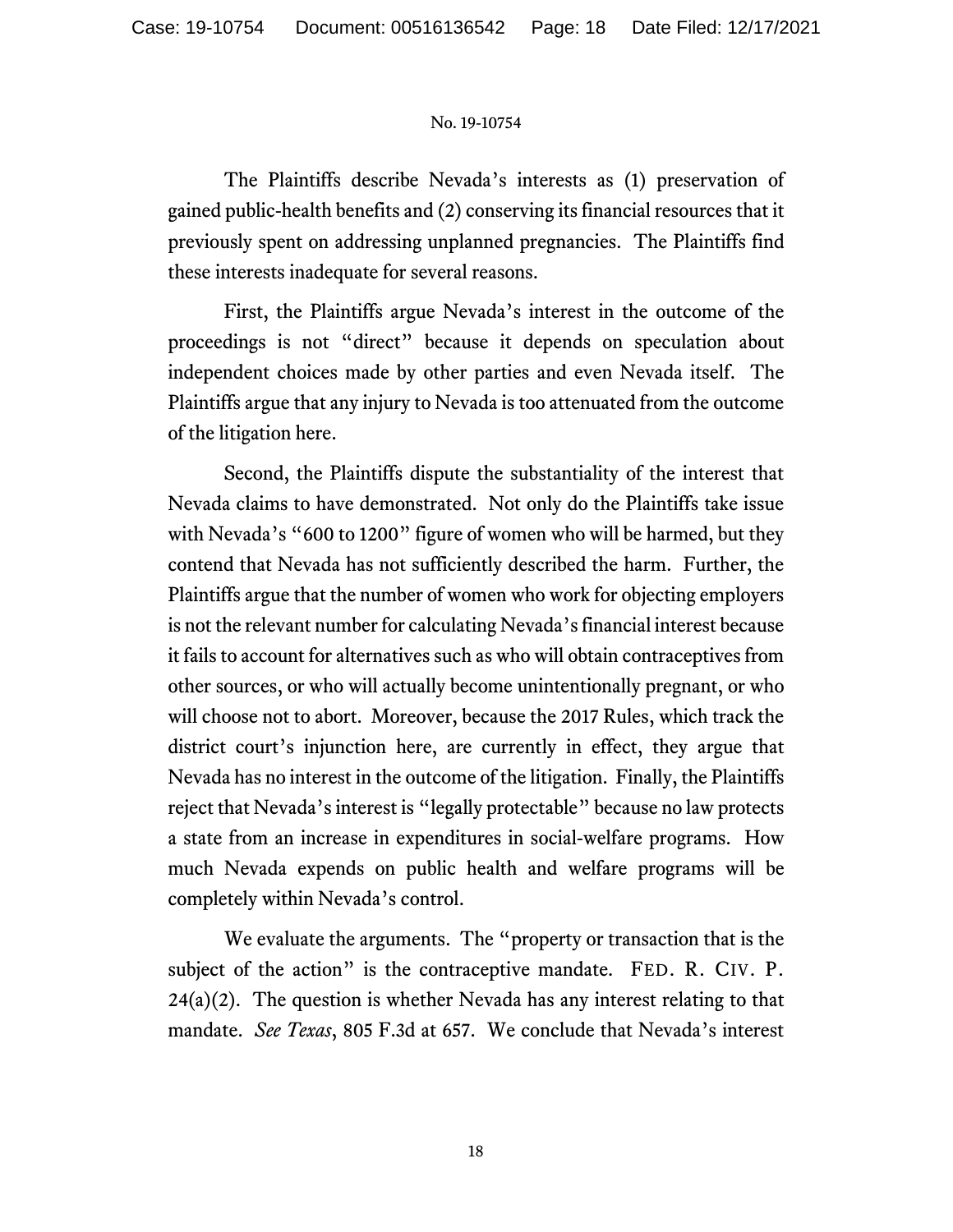"goes beyond a generalized preference that the case come out a certain way." *Id.* Through the affidavits of Handler and Host, Nevada has established a financial interest in federally mandated contraceptive provision so its state fisc does not have to fill the void if exceptions are carved out of the mandate. This holding accords with the holdings of our sister circuits in *Azar*, *Pennsylvania*, and *Massachusetts*, which found standing on similar facts. Nevada also argues it has a quasi-sovereign interest, but as in *Azar, Pennsylvania*, and *Massachusetts*, the panel need not reach this argument because its fiscal injury alone is sufficiently direct to allow it to intervene. *See Azar*, 911 F.3d at 570; *Pennsylvania*, 930 F.3d at 561–62; *Massachusetts*, 923 F.3d at 227–28. Further, Nevada's interest is heightened here because the Defendants have abandoned any defense of the contraceptive mandate. In light of the liberal construction in favor of intervention, *Wal–Mart*, 834 F.3d at 565, the district court erred by holding Nevada's interest was insufficient to establish intervention as of right as an intervenor–defendant.

Nevada should have been granted intervention as of right.

# *B. Nevada's standing to appeal the district court's injunction*

Even if Nevada satisfies the requirements to intervene in the district court, Nevada still must show it has standing to appeal. The Plaintiffs argue Nevada lacks standing to appeal because "it failed to introduce evidence that it will suffer injury from this classwide relief."

Standing to appeal requires injury from the judgment of the lower court. *Texas v. United States*, 945 F.3d 355, 374 (5th Cir. 2019), *as revised* (Jan. 9, 2020), *rev'd on other grounds, California v. Texas*, 141 S. Ct. 2104 (2021). Though related, the intervention question is not dispositive of the standing-to-appeal question; rather, an intervenor must still demonstrate an injury from the district court's judgment to establish appellate standing. *Id.* at 376. Standing includes injury in fact, a causal connection, and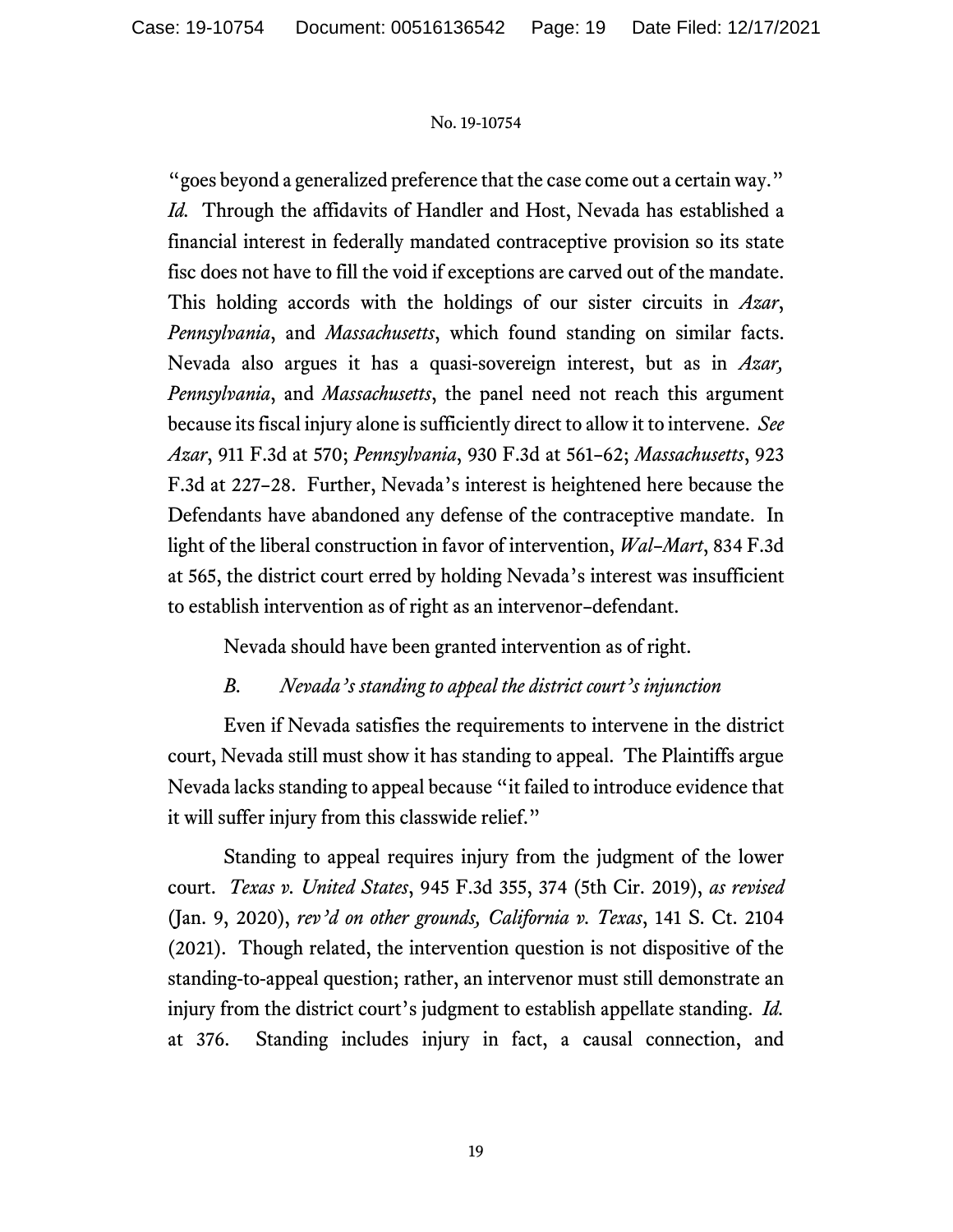redressability. *Lujan*, 504 U.S. at 560. An injury in fact is "an invasion of a legally protected interest which is (a) concrete and particularized and (b) actual or imminent, not conjectural or hypothetical." *Id.* at 560 (quotation marks and citations omitted).

Appellate standing is measured at the time of filing the notice of appeal, and mootness refers to standing that does not persist throughout a case. *Center for Individual Freedom*, 449 U.S. at 661. Moreover, in all *Munsingwear* situations, the underlying case is moot, so the court cannot redress the injury that initially led to the suit or the appeal. It can redress only the *preclusive-effect injury*, but that is sufficient for standing to vacate or there would never be *Munsingwear* vacatur.[3](#page-19-0) Similarly, we refused in an earlier case to dismiss for lack of standing after a case became moot because dismissing the appeal on that basis "would lead to the problem at the heart of the *Munsingwear* doctrine — that an order may become unappealable due to no fault of the losing party, thus denying review of a possibly erroneous decision." *Goldin*, 166 F.3d at 720.

Nevada suffers the preclusive effect of the district-court order with equal force as a party to the lawsuit because of the nationwide scope of the injunction and the resulting inability to relitigate the issue of whether the 2017 Rules violate RFRA. This is sufficient to establish appellate standing: "a party may be aggrieved by a district court decision that adversely affects its legal rights or position vis-à-vis other parties in the case or other potential litigants." *Texas*, 945 F.3d at 377 (quotation marks omitted). The district

<span id="page-19-0"></span><sup>3</sup> Though a preclusion injury is sufficient, it may not be necessary. *See Alfa Int'l Seafood, Inc. v. Ross*, 320 F. Supp. 3d 184, 188 (D.D.C. 2018) ("Plaintiffs, however, cite no authority for the proposition that, to establish standing, a party or putative intervenor seeking vacatur must show that allowing the adverse decision to remain will have an 'adverse precedential effect. . . . [Such requirement] would make little sense.").